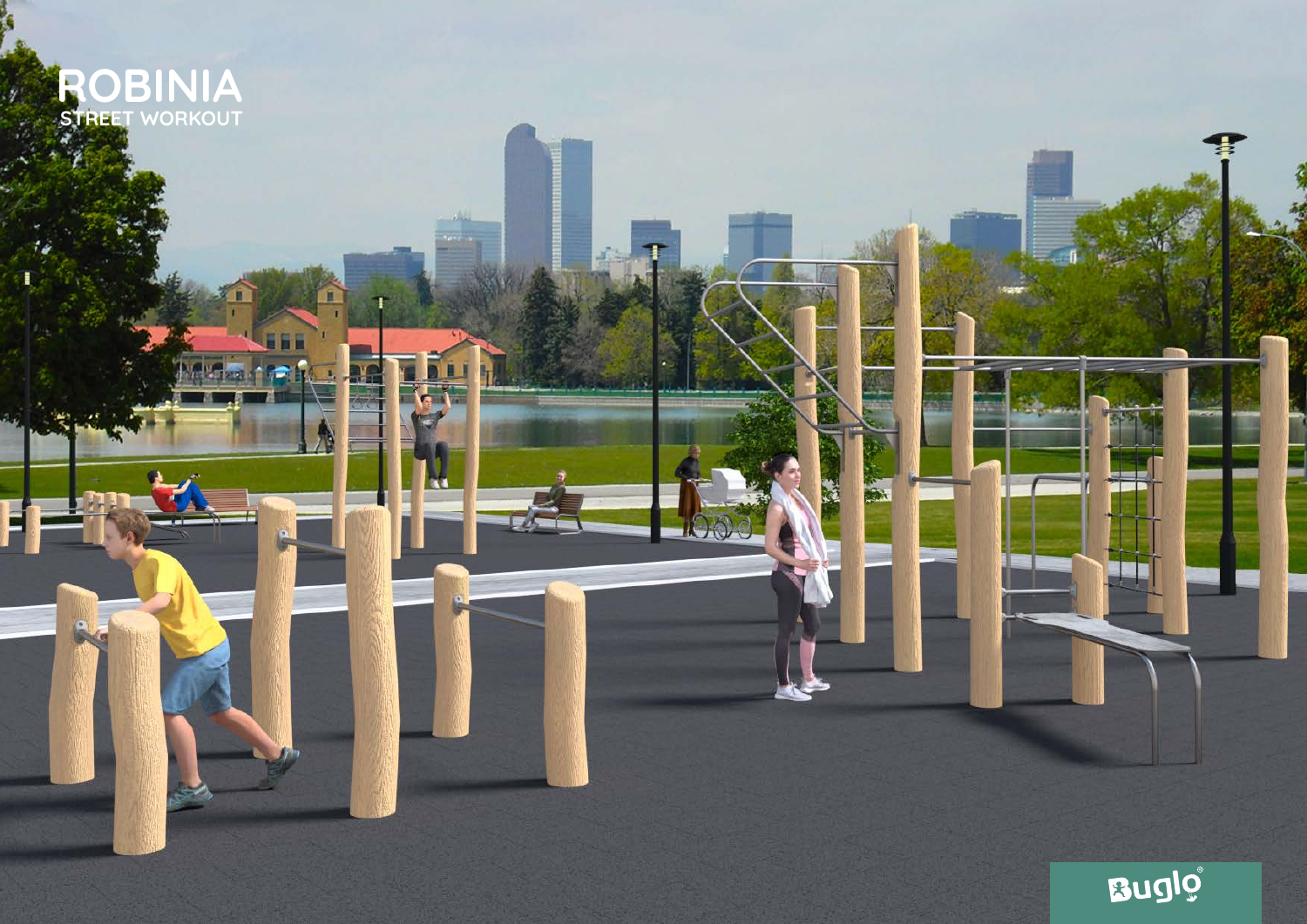## **ROBINIA STREET WORKOUT**

Natural gym

Robinia Street Workout is our newest addition to super popular Robinia series. Sets and single units, that in natural way let fill in available space in the parks, school areas, holiday resorts, or just any other spots. Robinia Street Workout can create perfect room for various physical activity for enthusiast of any age. As Buglo pays massive attention to quality and safety, also this series doesn't lower the bar and present highest standards of quality and safety.

**Design itself, its absolutely incomparable. Raw acacia wood, combine with stainless steel elements, give this very natural, but same time kind of unpretentious industrial look.**

Base for whole Robinia series is acacia wood, sourced only from FSC certified ecological suppliers. Acacia is well known for high resilience and durability in various weather conditions, which is huge asset, as its only create more options to use it in different places. Also, it gives users opportunity for activity on rather unique equipment.





Posts are made of black locust.



Polypropylene ropes, pp-multisplit ype of 16mm with steel core.



Fasteners and clippers made of aluminium alloys, very easy to assemble gives anti-corrosive impregnation from the process of cataphoresis, also coated with powder painting of QUALICOAT









esian elements are made of stains steel AISI304.

4



Panels made of highest quality 13mm HPL, well resisting to damp and UV.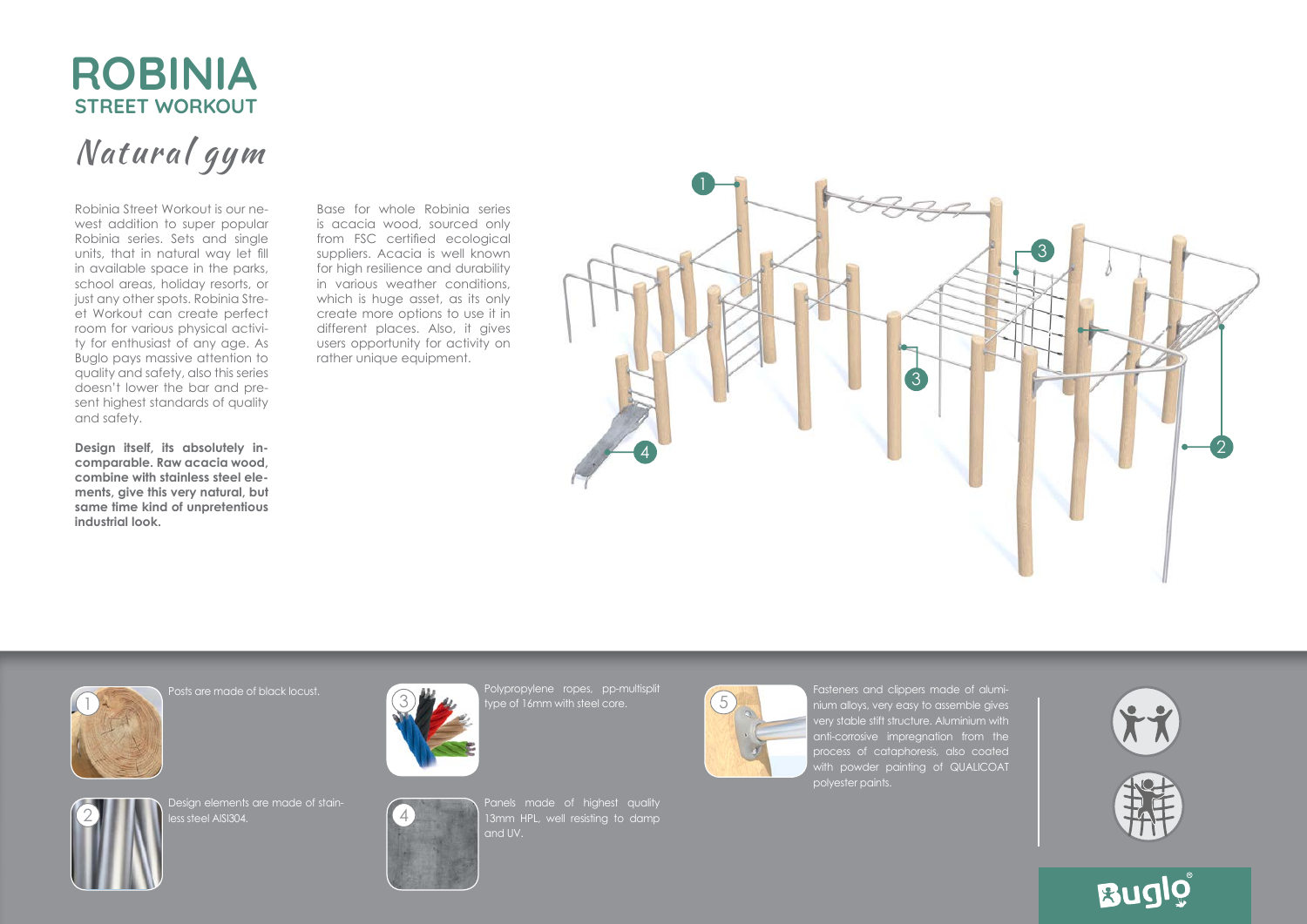## **ROBINIA STREET WORKOUT**

## Variety of solutions

contain whole sets as well as

Wide range of Buglo products gyms. Our customers know single units, that combine can and what expectations they create so desirable outdoor facing and Robinia Street well, what space they have

Workout allow them handle perfectly with any of above issues. Let them create scope both, unique and efficient.









8206 8219 8203











8211 8207 8207 8207 8213















 $\delta$   $\delta$